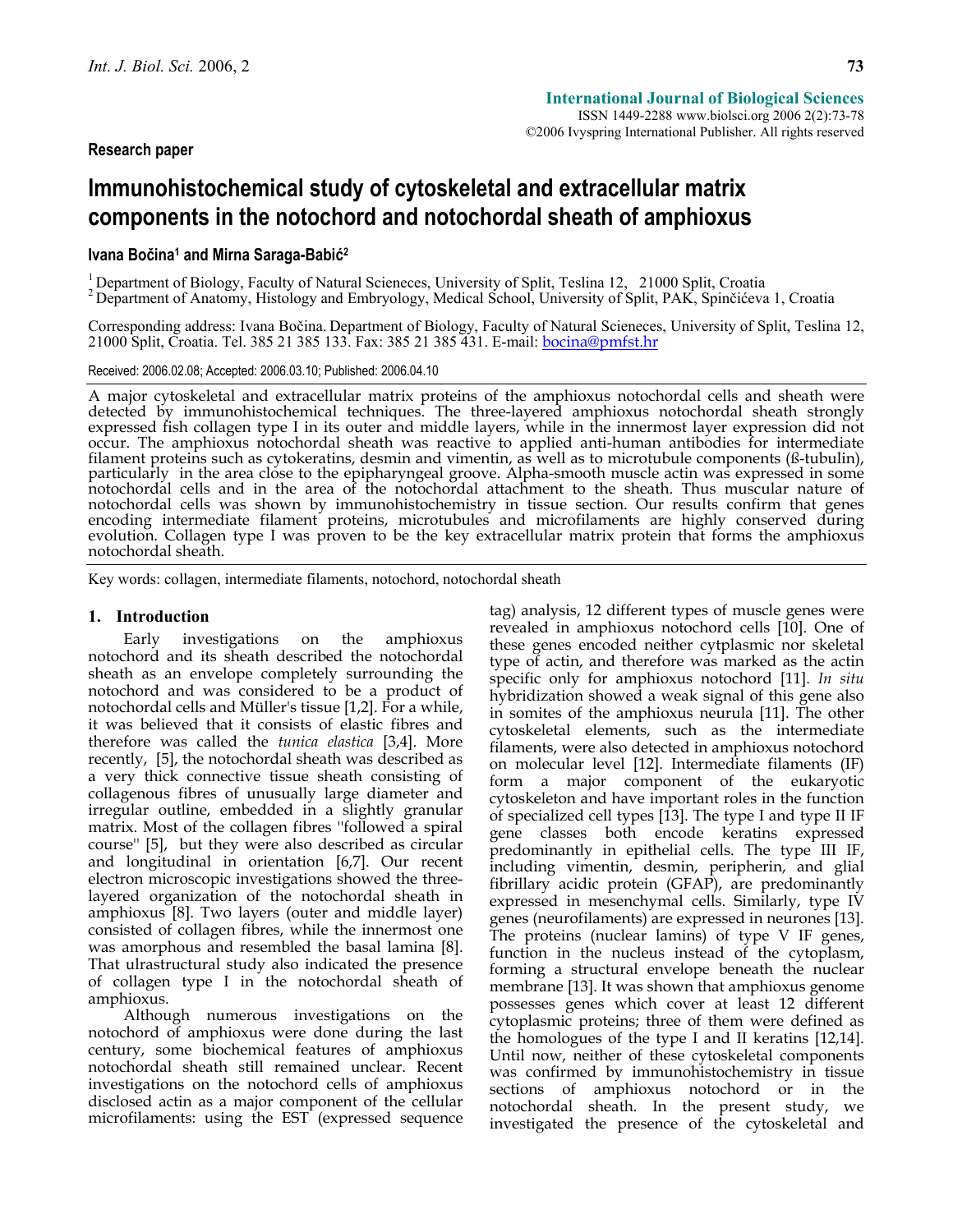extracellular matrix elements in tissue sections of amphioxus notochordal cells and notochordal sheath using immunohistochemical techniques.

### **2. Material and Methods**

In the present study, ten adult individuals of amphioxus *Branchiostoma lanceolatum* L. were utilized. The specimens were collected in the Adriatic sea near Institute of Oceanography and Fisheries, Split, Croatia.

### **Immunohistochemistry on paraffin sections**

The samples were cut into small pieces (4-6 mm in length) and fixed in 4% paraformaldehyde in phosphate buffer. After dehydration in an ascending series of ethanol, and clearing in xylene, the tissues were embedded in paraffin, sectioned transversally at 4-6 µm and mounted on glass slides [15]. Paraffin sections were deparaffinised in xylene and rehydrated in ethanol and water. The sections were incubated for 30 minutes in 0.1 %  $H_2O_2$  thus avoiding endogenous peroxidase activity. After washing with phosphatebuffered solution (PBS), the sections were incubated  $(if \n  $inecessary)$  in sodium citrate$ ethylenediaminetetraacetic acid (EDTA) buffer for 10 minutes at 95ºC and cooled to room temperature. In order to avoid the background activity, sections were incubated in 10 % normal goat serum for 20 minutes. The sections were incubated with several primary antibodies (Table 1) according to their own protocols. After applying the primary antibodies, the sections were incubated with mouse or rabbit secondary antibody for 30 minutes at room temperature. The sections were then washed in PBS, stained with diaminobenzidine tetrahydrochloride solution (DAB), and counter-stained with hematoxylin [16-27]. The negative controls were made for each primary antibody by labelling the tissues only with secondary antibody and staining with DAB, thus abolishing the specific staining in amphioxus tissues.

The sections were analysed using an Olympus BX 40 light microscope.

**Table 1.** Characteristics of the applied primary antibodies (all monoclonal)

| Antibody                                       | host   | produced by                | cat. number     | dilution |  |  |
|------------------------------------------------|--------|----------------------------|-----------------|----------|--|--|
| Anti-Human Alpha-Smooth Muscle<br>Actin        | mouse  | DAKO, Glostrup, Denmark    | M 0851          | 1:150    |  |  |
| $\beta$ -tubulin (D-10)                        | mouse  | Santa Cruz Biotech., Inc.  | sc-5274         | 1:100    |  |  |
| Anti-Fish Collagen Type I                      | rabbit | <b>BIODESIGN Int., USA</b> | <b>T8917R</b>   | 1:50     |  |  |
| Anti-Human Cytokeratin MNF116                  | mouse  | DAKO, Glostrup, Denmark    | M 0821          | 1:2200   |  |  |
| Anti-Human Cytokeratin 7                       | mouse  | DAKO, Glostrup, Denmark    | M 7018          | 1:50     |  |  |
| Anti-Human Cytokeratin 8                       | mouse  | DAKO, Glostrup, Denmark    | M 631           | 1:50     |  |  |
| Anti-Human Cytokeratin LP34,<br>34βE12, 35βH11 | mouse  | DAKO, Glostrup, Denmark    | N 1589          | 1:50     |  |  |
| Anti-Human Cytokeratin 20                      | mouse  | DAKO, Glostrup, Denmark    | M 7019          | 1:30     |  |  |
| Anti-Human Desmin                              | mouse  | DAKO, Glostrup, Denmark    | M 0760          | 1:150    |  |  |
| Anti-Vimentin/HRP                              | mouse  | DAKO, Glostrup, Denmark    | <b>U</b> 7034   | 1:3000   |  |  |
|                                                |        |                            |                 |          |  |  |
| Anti-Human GFAP                                | mouse  | DAKO, Glostrup, Denmark    | M 0761          | 1:60     |  |  |
| Anti-Human Nestin                              | mouse  | R&D Systems, Inc., USA     | <b>MAB</b> 1259 | 1:30     |  |  |
| Anti-Human Neurofilament                       | mouse  | DAKO, Glostrup, Denmark    | M 0762          | 1:150    |  |  |

# **3. Results**

Antibodies to fish collagen type I, microfilaments, microtubules and intermediate filaments were used in order to elucidate the immunohistochemical characteristics of the notochordal sheath and notochordal cells in the amphioxus *Branchiostoma lanceolatum* (Table 2). Most of these antibodies labelled the amphioxus tissues, especially in the area of epipharyngeal groove. The negative controls made for each antibody completely abolished the immunoreaction in the tissue. The controls can also be provided by preabsorbtion of the primary antibody with the specific peptide [28].

### **Anti-Fish Collagen Type I**

A strong positivity to anti-fish collagen type I was seen in the outer and middle layer of the notochordal sheath, while no positivity was seen in its innermost layer. Reactive parts of the sheath were stained intensively brown with diaminobenzidine tetrahydrochloride solution (DAB). Mild staining characterized the notochordal cells and their attachment to the sheath (Figure 1A).

**Antibodies to microfilaments** (Anti-Human α-Smooth Muscle Actin) **and microtubules** (β-tubulin D-10)

The amphioxus notochordal sheath showed no positivity to Anti-Human α-Smooth Muscle Actin.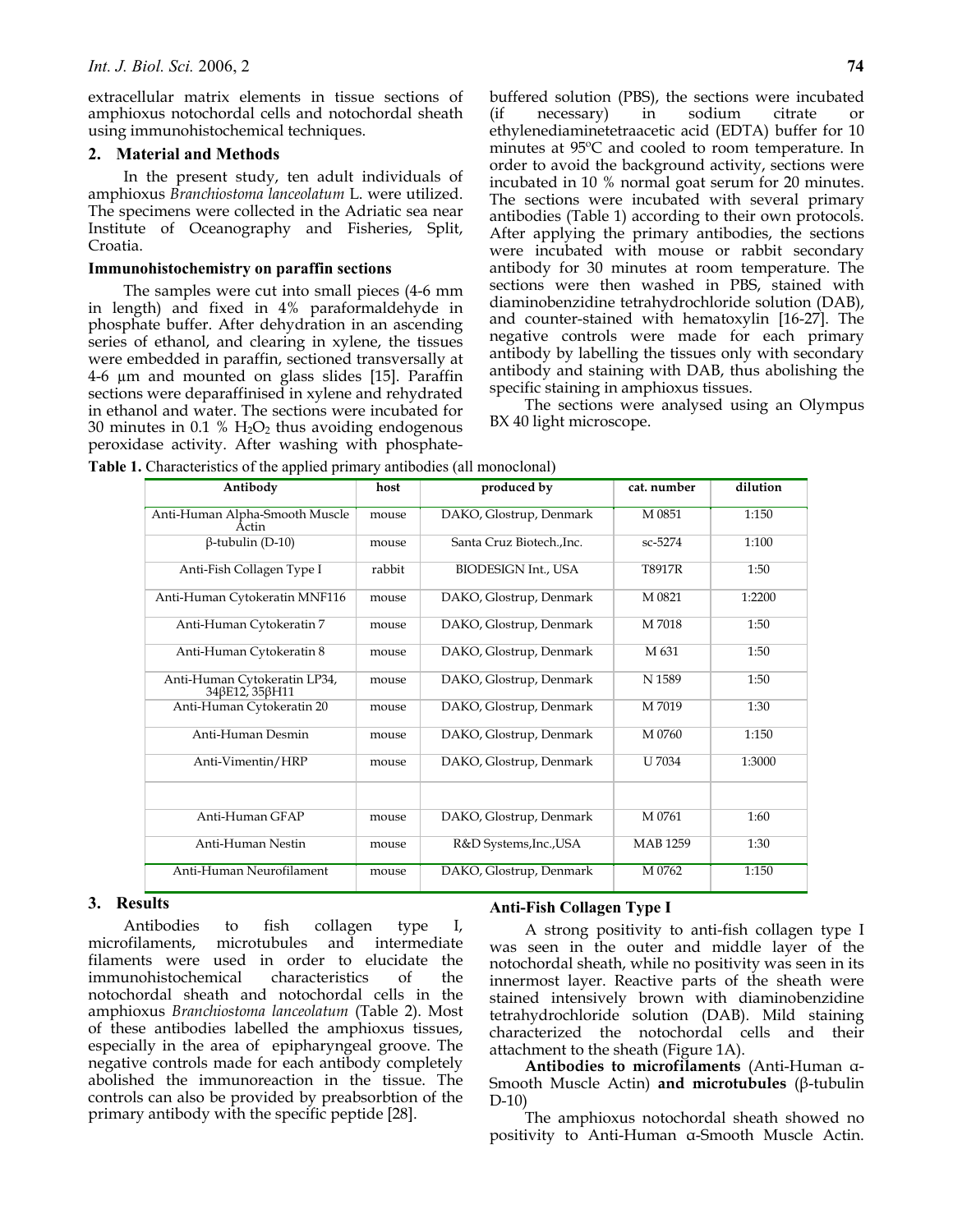Very strong positivity was seen in the notochordal cells and in the area of their attachment to the sheath (Figure 1B).

The outer part of the notochordal sheath showed strong positivity to  $\beta$ -tubulin D-10 in the area of the epipharyngeal groove, where notochordal sheath touches the digestive tube as well (Figure 1C). A mild positivity was seen in the middle part of the sheath, near the neural tube (not shown).

**Antibodies to cytokeratins** (Cytokeratin MNF 116; Cytokeratin 7; Cytokeratin 8; Cytokeratin LP34, 34ßE12, 35ßH11; Cytokeratin 20)

Positivity to most of these cytokeratins was found in the outer or middle layers of the notochordal sheath in the area of the epipharyngeal groove as well as at the border between notochord and the neural tube (Table 2). Anti-Human Cytokeratin MNF 116 was present predominantly in the outer part of the sheath (Figure 1D), while Anti-Human Cytokeratin 20 was intensively expressed in both, outer and middle part of the sheath (data not shown). Anti-Human Cytokeratin 7 and Anti-Human Cytokeratin LP34, 34ßE12, 35ßH11 were expressed in the middle part of the sheath, while Anti-Human Cytokeratin 8 was expressed in the outer part of the sheath (data not shown). The positivity to cytokeratins on the border between the sheath and the neural tube was weaker then those near epipharyngeal groove. Only Anti-Human Cytokeratin LP34, 34ßE12, 35ßH11 was strongly expressed in the area where the notochordal sheath meets the neural tube (data not shown).

**Figure 1.** A) Anti-Fish Collagen Type I. (ns) notochordal sheath, (n) notochord. Note strong brown staining of outer part of the notochordal sheath, and absence of staining in its inner part. Mild brown staining characterizes notochordal cells and their attachment to the sheath (arrow). DAB 100x. B) Anti-Human α-Smooth Muscle Actin. (ns) notochordal sheath, (nc) notochordal cell. Strong reactivity to actin observed in the notochordal cells and their attachment to the sheath (arrows). DAB 100x. C) ß-tubulin D-10. (ns) notochordal sheath, (n) notochord, (epg) epipharyngeal groove. Notochordal sheath strongly reacts with ß-tubulin in its outer part, and mildly in its inner part. DAB 100x. D) Anti-Human Cytokeratin MNF 116. (ns) notochordal sheath, (n) notochord, (epg) epipharyngeal groove. Very strong expression of cytokeratin MNF 116 im the outer part of the notochordal sheath. DAB 100x. E) Anti-Human Vimentin. (n) notochord, (ns) notochordal sheath, (epg) epipharyngeal groove. Note strong brown staining of outer part of the notochordal sheath (arrows). DAB, 20x.



**Table 2**. Immunoreactivity of the notochord and its sheath to the applied primary antibodies.

| Antibody                                | Notochord | Notochordal attachment to<br>the sheath | outer/middle part of the<br>sheath |
|-----------------------------------------|-----------|-----------------------------------------|------------------------------------|
| Anti-Fish Collagen Type I               |           |                                         | $+ + +/ + + +$                     |
| Anti-Human Alpha-Smooth<br>Muscle Actin |           |                                         | -                                  |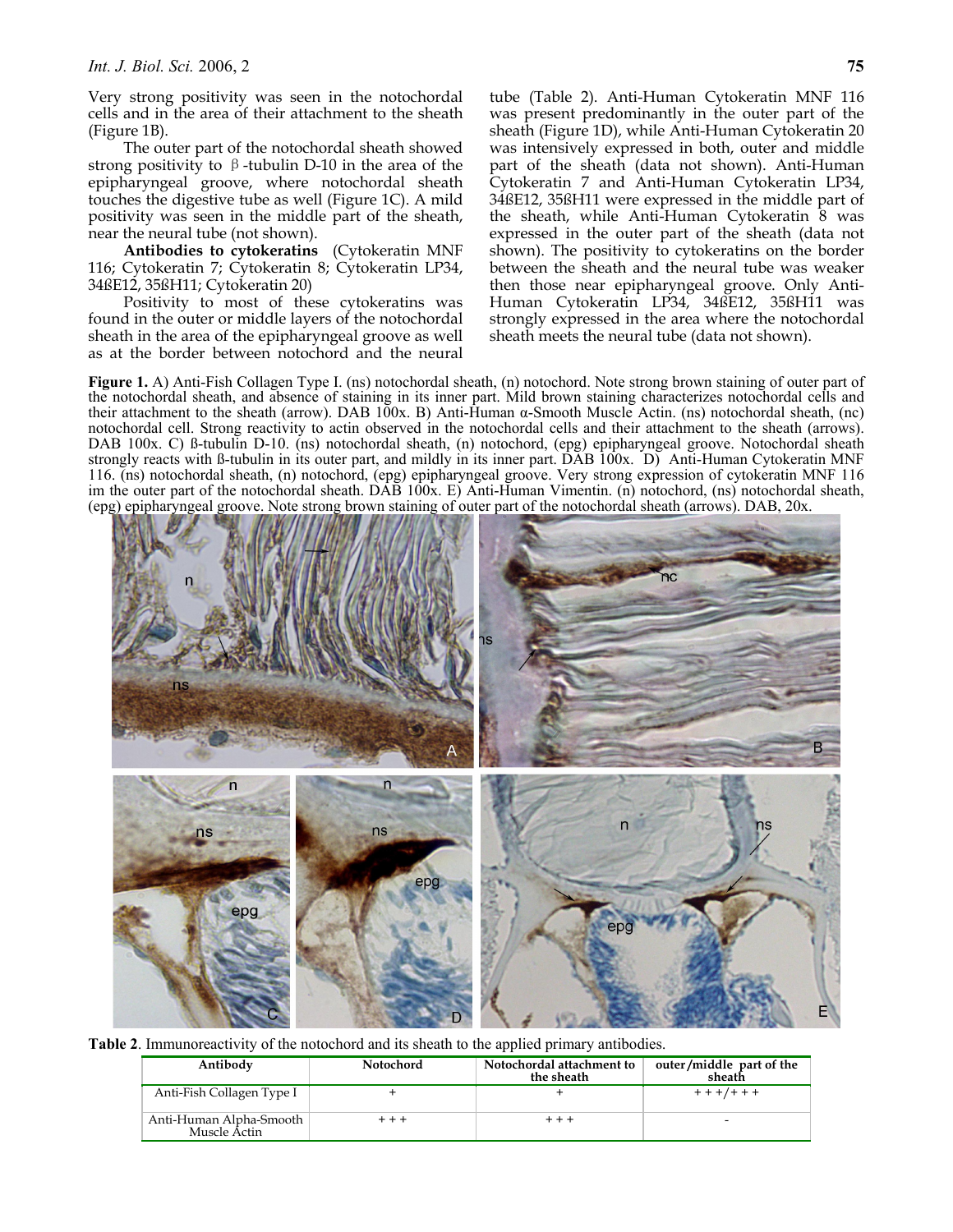| Antibody                                                       | Notochord                | Notochordal attachment to<br>the sheath | outer/middle part of the<br>sheath |
|----------------------------------------------------------------|--------------------------|-----------------------------------------|------------------------------------|
| $\beta$ -tubulin (D-10)                                        |                          |                                         | $+ + +/ +$                         |
| Anti-Human Cytokeratin<br>MNF <sub>116</sub>                   |                          |                                         | $+ + + / -$                        |
| Anti-Human Cytokeratin 20                                      |                          |                                         | $+ + +/ + + +$                     |
| Anti-Human Cytokeratin 7                                       |                          |                                         | $-$ / + +                          |
| Anti-Human Cytokeratin<br>LP34, 34 $\beta$ E12, 35 $\beta$ H11 |                          |                                         | $-$ / + + +                        |
| Anti-Human Cytokeratin 8                                       |                          | $\overline{\phantom{a}}$                | $+ + / -$                          |
| Anti-Human Desmin                                              | ۰                        |                                         | $+ + +/ +$                         |
| Anti-Vimentin/HRP                                              |                          |                                         | $+ + +/ +$                         |
| Anti-Human GFAP                                                | $\overline{\phantom{0}}$ | $\overline{\phantom{a}}$                | $\qquad \qquad \blacksquare$       |
| Anti-Human Neurofilament                                       |                          | ۰                                       | $+ + + / +$                        |
| Anti-Human Nestin                                              |                          |                                         |                                    |

**+++ =** very strong immunoreactivity, ++ = strong immunoreactivity, + = mild immunoreactivity, - = no immunoreactivity

**Antibodies to type III of intermediate filaments**  (Anti-Human Desmin, Anti-Human Vimentin, Anti-Human GFAP)

In the area of the epipharyngeal groove, the outer layer of the notochordal sheath was very reactive to desmin and vimentin antibodies (Figure 1E). Anti-Vimentin was also expressed in the notochordal sheath, on the border between notochord and neural tube. Anti-GFAP was not expressed in the notochordal sheath.

**Antibody to type IV of intermediate filaments**  (Anti-Human Neurofilament) was also expressed in the outer layer of the sheath in the area of the epipharyngeal groove (data not shown).

**Antibody to type VI of intermediate filaments** (Anti-Human Nestin) was not expressed neither in notochord nor in the notochordal sheath.

### **4. Discussion**

The notochordal sheath resembles the fibrilar net of tissue which encloses the notochord, thus controling its shape and stiffness [29]. It was first described as an elastic sheath called *tunica elastica* [3,4]. Later on, it was shown that it does not contain elastic fibres, both ultrastructurally and elastic fibres, both ultrastructurally and histochemically [8]. The notochordal sheath was also described as a connective tissue structure containing collagen fibres and the layer resembling basal lamina [5]. Three-layered structure of the amphioxus notochordal sheath was only recently described ultrastructurally: the outer and middle layer were made of collagen fibres, while the innermost layer resembled the basal lamina [8]. In the present study we found that the outer and middle layer of the notochordal sheath were both expressing fish collagen type I. Previous studies did not detect any type of collagen directly in tissue section of amphioxus notochordal sheath using immunohistochemical methods. The types of collagen were analysed in the notochordal sheath of amphibian larvae and chicken embryo [9]. Thus, in chick embryo, the notochord was surrounded by collagen identified as type X1(II) and by sulphated glycosaminoglycans [9]. In human embryos, the notochord is transformed from an apparently undifferentiated organ into an organ with secretory activity, producing microfibrils and depositing acid mucopolysaccharides in the notochordal sheath [30].

In the present study, the inner layer of the amphioxus notochordal sheath was of fine granular structure and was not positive to fish collage type I. This could be explained by the fact that the basal lamina in vertebrates contains collagen type IV which is amorphous in structure [31, 32]. The applied alpha smooth-muscle actin antibody was expressed in the area where the sheath was attached to the notochordal cells, as well as in the cytoplasm of some notochordal cells. The actin antibody was derived from human tissues and its expression in the amphioxus tissues confirmed the high preservation of this protein during evolution.

Actins comprise a relatively small family of structural proteins found in all eukaryotes [33]. Cytoplasmic actin is a major component of the cytoskeleton and, thus, has a wide distribution in all types of tissues in organisms from protozoa to mammals [33]. Previous studies confirmed presence of 12 different muscle genes in the amphioxus notochord [10]. To investigate the evolution of developmental mechanisms in chordates, cDNA clones for two amphioxus actin genes, *BfCA1* and *BfMA1,* were isolated [33]. *BfCA1* encoded a cytoplasmic actin and was expressed in the amphioxus notochord during larval stage while *BfMA1* was a vertebrate-type muscle actin gene and was not detectable in the amphioxus notochord [33]. Considering the antibodies applied to other cytoskeletal components, such as intermediate filaments and microtubules, we found that the notochordal sheath was more or less strongly reactive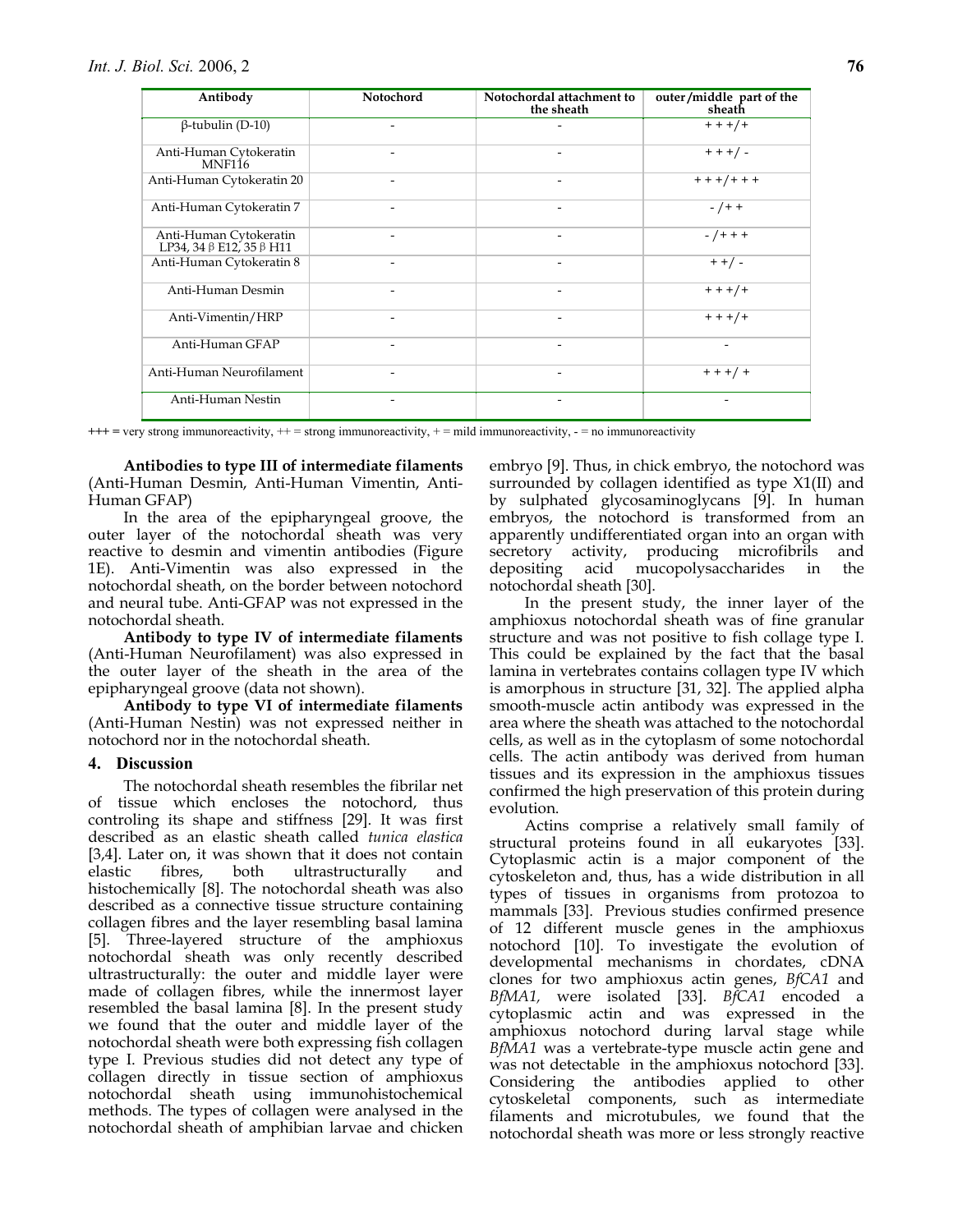to all cytokeratins, desmin and vimentin in the area of notochordal sheath close to epipharyngeal groove. Cytokeratins are intermediate filaments usually found in epithelial tissue [20, 32, 34]. The notochordal tissue is also ontogenetically derived from the epithelium of the archenteron [35]. Investigations on molecular level disclosed that genes that determine the type I and II keratins are expressed in the amphioxus tissues [36]. However, data about their immunohistochemical expression in notochord of amphioxus were missing. In immunohistochemical studies on human fetal notochord all of the notochord specimens were positive for CK 8 and CK 19, but none showed a positive immunoreaction for CK 7, or CK 18 [37]. In the present study, the expression of the cytokeratin protein antibodies in the connective tissue structures, such as notochordal sheath could be explained by coexpression of cytokeratins and vimentin in certain cells as previously shown in the notochord of human and mouse embryos [34, 38, 39]. Vimentin is type III intermediate filament found in the mammalian mesenchymal cells and also in other vertebrates, from fish to birds [32, 34, 40]. The expression of desmin antibody (also type III intermediate filament) in the outer layer of the notochordal sheath is similar to those of vimentin. This could be explain by polymerization of vimentin and desmin [31]. ßtubulin is a main component of the microtubules [32]. The applied antibody to ß-tubulin also showed positivity in the notochordal sheath in the area of the epipharyngeal groove. Precise explanation of reactivity in that specific region to microfilament and microtubular proteins remains to be solved on electron-microscopic level. Obviously, this part of notochordal sheath has a very peculiar structure and composition.

According to the results of our study, we can conclude that the notochordal sheath is connective tissue layer containing collagen type I as a major extracellular matrix protein. The sheath showed also a strong immunoreactivity to most of the applied antibodies to intermediate filaments and microtubules, but exclusively in the area of the epipharyngeal groove. Expression of human smooth muscle actin in some amphioxus notochordal cells and places of their attachment to the notochordal sheath confirms not only the muscular nature of the notochord, but also a high conservation of genes encoding actin protein during evolution.

## **Acknowledgments**

We thank Mrs Asja Miletić for her skilful technical assistance.

### **Conflict of interest**

The authors have declared that no conflict of interest exists

### **References**

1. Müller W. Beobachtungen des patologischen Instituts zu Jena. I Ueber den Bau der *Chorda dorsalis*. Z Naturw. 1871; 6: 327- 353.

- 2. Schneider KC. Lehrbuch der vergleichenden Histologie der Tiere. Jena: Verlag von Gustav Fischer, 1902.
- 3. Schneider A. Beitraege zur vergleichenden Anatomie und Entwicklungsgeschichte der Wirbelthiere. Berlin: G Reimer, 1875.
- 4. Ognev SI, Fink N. Zoologija kralješnjaka. Zagreb: Školska knjiga, 1953.
- 5. Flood PR. Fine structure of the notochord of amphioxus. Symposia of the Zoological Society of London 1975; 36: 81-104.
- 6. Eakin RM, Westfall JA. Fine structure of the notochord of the amphioxus. J Cell Biol 1962; 12: 646-651.
- 7. Harrison FW, Ruppert EE. Microscopic Anatomy of Invertebrates. New York: Wiley-Liss, 1997.
- 8. Bočina I, Saraga-Babić M. The notochordal sheath in amphioxus – an ultrastructural and histochemical study. Collegium Antropologicum; in press.
- 9. Malacinski GM, Woo Youn B. The structure of the anuran amphibian notochord and re-evaluation of its presumed role in early embryogenesis. Differ 1982; 21:13-21.
- 10. Suzuki MM, Satoh N. Genes expressed in the amphioxus notochord revealed by EST analysis. Dev Biol 2000; 224: 168- 177.
- 11. Urano A, Suzuki MM, Zhang P, et al. Expression of musclerelated genes and two MyoD genes during amphioxus notochord development. Evol and Dev 2003; 5:447-458.
- 12. Karabinos A, Riemer D, Erber A, et al. Homologues of vertebrate type I, II and III intermediate filament (IF) proteins in an invertebrate: the IF multigene family of the cephalochordate *Branchiostoma*. FEBS Letters 1998; 437: 15-18.
- 13. Luke GN, Holland PWH. Amphioxus type I keratin cDNA and the evolution of intermediate filament genes. J Exp Zool 1999; 285:50-56.
- 14. Karabinos A, Wang J, Wenzel D, et al. Developmentally controlled expression patterns of intermediate filament proteins in the cephalochordate *Branchiostoma*. Mechanisms of Development 2001; 101: 283-288.
- 15. Sheehan DC, Hrapchak BB. Theory and practice of histotechnology. Ohio: Battelle Press, 1980.
- 16. Debus E, Weber K, Osborn M. Monoclonal antibodies specific for glial fibrillary acidic (GFA) protein and for each of the neurofilament triplet polypeptides. Differ 1983; 25: 193-203.
- 17. Gown AM, Vogel AM. Monoclonal antibodies to human intermediate filament proteins:III. Analysis of tumors. Amer J Clin Pathol 1985; 84: 413-424.
- 18. Skalli O, Ropraz P, Trzeciak A, et al. A monoclonal antibody against α-smooth muscle actin: A new probe for smooth muscle differentiation. J Cell Biol 1986; 103: 2787-2796.
- 19. Van Muijen GNP, Ruiter DJ, Warnaar SO. Coexpression of intermediate filament polypeptides in human fetal and adult tissues. Lab Invest 1987; 57: 359-369.
- 20. Goddard MJ, Wilson B, Grant JW. Comparison of commercially available cytokeratin antibodies in normal and neoplastic adult epithelial and non-epithelial tissues. J Clin Pathol 1991; 44: 660-663.
- 21. Weintraub H, Davis R, Tapscott S, et al. The myoD gene family: nodal point during specification of the muscle cell lineage. Science 1991; 251: 761-766.
- 22. Wang PN, Zee S, Zarbo RJ, et al. Coordinate expression of cytokeratins 7 and 20 defines unique subsets of carcinomas. Appl Immunohistochem 1995; 22: 99-107.
- 23. Kobayashi N, Mundel P. A role of microtubules during the formation of cell processes in neuronal and non-neuronal cells. Cell and Tiss Res 1998; 291: 163-174.
- 24. Hermanns S, Müller HW. Preservation and detection of lesioninduced collagenous scar in the CNS depend on the method of tissue processing. Brain Research Protocols 2001; 7: 162-167.